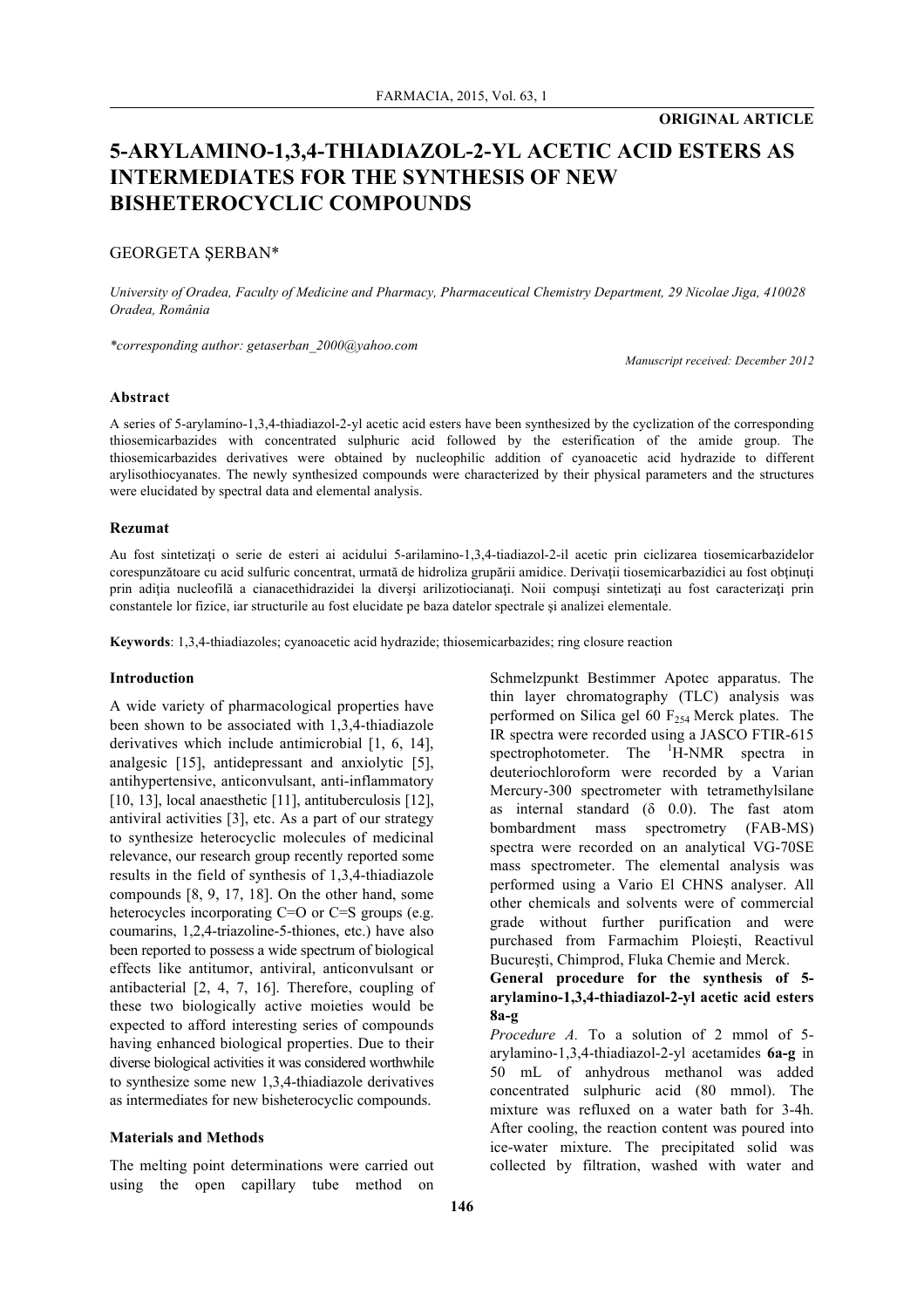recrystallized from methanol to obtain the desired products **8a-g**.

*Procedure B.* To 2 mmol of 5-arylamino-1,3,4 thiadiazol-2-yl acetamides **6a-g** was added 20% hydrochloric acid (10 mL) and the mixture was refluxed for 2.5h. After cooling, water was added and the reaction mixture was alkalinised with concentrated ammonia and filtrated. The filtrate was then acidulated with diluted hydrochloric acid and the separated product was collected, washed with water and recrystallized from an appropriate solvent to obtain the desired products **7a-g**.

To a solution of 4 mmol of 5-arylamino-1,3,4 thiadiazol-2-yl acetic acids **7a-g** in 60 mL of anhydrous methanol was added concentrated sulphuric acid (40 mmol). The mixture was refluxed on a water bath for 4-4.5h, after that the reaction content was poured into water. The precipitated solid was collected by filtration, washed with water and recrystallized from methanol to afford the desired products **8a-g**.

The synthesis of 5-arylamino-1,3,4-thiadiazol-2-yl acetic acid esters **8a-g** was accomplished by the synthetic sequences outlined in Figure 1. Thus, the reaction of ethylcyanoacetate **1** with hydrazine

hydrate **2** in methanolic ice-cooled solutions, followed by nucleophilic addition of the formed cyanoacetic acid hydrazide **3** to the aromatic isothiocyanates **4** in ethanol under reflux, gave the thiosemicarbazides derivatives **5a-g** in reasonable good yields. In the case of the aromatic isothiocyanates bearing electron withdrawing groups (e.g. chlorine, bromine) on the *para* position of the aromatic ring, the reaction with cyanoacetic acid hydrazide was faster and the products were obtained with very high yields (90-95%).

After treating with concentrated sulphuric acid at room temperature, the intermediary thiosemicarbazides **5a-g** were cyclized into the 5-arylamino-1,3,4-thiadiazol-2-yl acetamides **6a-g** as the result of a ring closure reaction and hydrolysis of the nitrile group [19]. In the next step, the synthesis of the esters **8a-g** was afforded by two ways: acidic hydrolysis under reflux with 20% hydrochloric acid of the amides **6a-g** followed by the esterification in acidic conditions (10 eq conc. sulphuric acid) of the acids **7a-g** (procedure B) or by refluxing of the compounds **6a-g** in alcohol and sulphuric acid (methanol or ethanol, 40 eq conc. sulphuric acid) (procedure A).



$$
Ar = C_6H_5 (8a), 4-CH_3C_6H_4 (8b), 4-BrC_6H_4 (8c), 4-ClC_6H_4 (8d),
$$
  
4-CH<sub>3</sub>OC<sub>6</sub>H<sub>4</sub> (8e), 4-C<sub>2</sub>H<sub>5</sub>OC<sub>6</sub>H<sub>4</sub> (8f), C<sub>10</sub>H<sub>7</sub> (naphtyl, 8g).

**Figure 1.** Synthesis of 5-arylamino-1,3,4-thiadiazol-2-yl acetic acid esters **8a-g**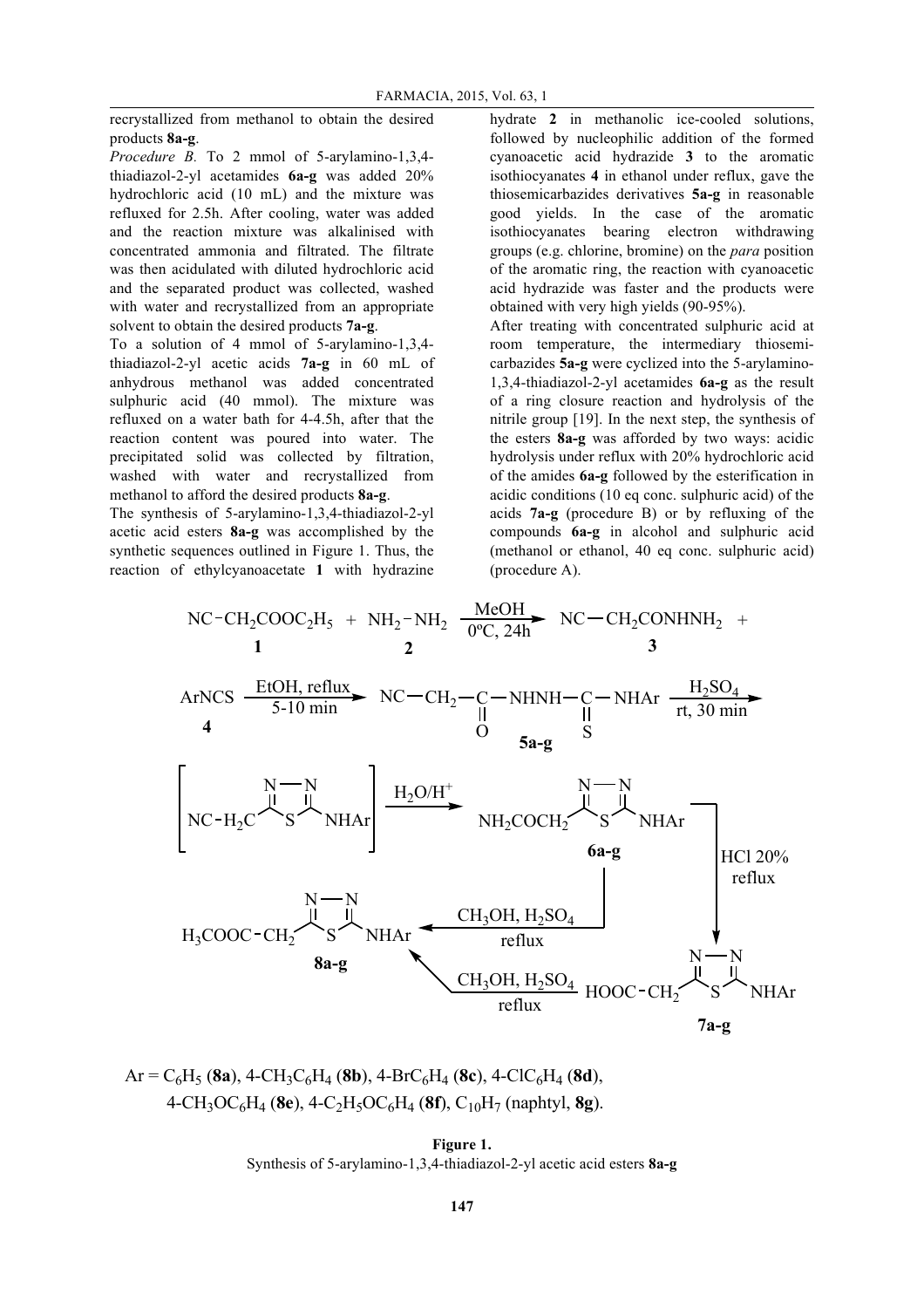### **Results and Discussion**

**5-Phenylamino-1,3,4-thiadiazol-2-yl acetic acid methyl ester (8a).** White crystals, mp 205-206°C (ethanol), 75% yield. IR (KBr) cm-1 : 3320 (NH), 1751 (C=O ester), 1610 (C=N), 687 (C–S–C).  ${}^{1}$ H-NMR (300 MHz, CDCl<sub>3</sub>) δ: 3.5 (s, 3H, CH<sub>3</sub>), 4.08  $(s, 2H, CH<sub>2</sub>), 7.1-7.4$  (m, 5H, Ar-H), 10.48 (s, 1H, NH). MS (FAB, positive ion mode) *m/z* 250 [M+H<sup>+</sup>]. *Anal.* Calcd for  $C_{11}H_{11}N_3O_2S$ : C, 53.00; H, 4.45; N, 16.86; S, 12.86. Found: C, 52.87; H, 4.21; N, 16.97; S 12.55. MW 249.29.

#### **5-(4-Methylphenylamino)-1,3,4-thiadiazol-2-yl**

**acetic acid methyl ester (8b).** Colourless needles, mp 167-168 $^{\circ}$ C (ethanol), 77% yield. IR (KBr) cm<sup>-1</sup>: 3355 (NH), 1743 (C=O ester), 1609 (C=N), 690 (C–S–C). <sup>1</sup>H-NMR (300 MHz, CDCl<sub>3</sub>) δ: 2.3 (s, 3H, CH3-Ar), 3.32 (s, 3H, CH3OCO), 4.1 (s, 2H, CH2), 7.21-7.67 (m, 4H, Ar-H), 10.42 (s, 1H, NH). MS (FAB, positive ion mode)  $m/z$  264 [M+H<sup>+</sup>]. *Anal.* Calcd for C12H13N3O2S: C, 54.74; H, 4.98; N, 15.96; S, 12.18. Found: C, 54.44; H, 4.76; N, 16.14; S 12.33. MW 263.32.

### **5-(4-Bromophenylamino)-1,3,4-thiadiazol-2-yl**

**acetic acid methyl ester (8c).** White needles, mp 192-195 $\rm{^{\circ}C}$  (ethanol), 71% yield. IR (KBr) cm<sup>-1</sup>: 3318 (NH), 1745 (C=O ester), 1609 (C=N), 689 (C–S–C), 580 (C-Br). <sup>1</sup>H-NMR (300 MHz, CDCl<sub>3</sub>) δ: 3.25 (s, 3H, CH3), 4.05 (s, 2H, CH2), 7.22-7.55 (m, 4H, Ar-H), 10.65 (s, 1H, NH). MS (FAB, positive ion mode)  $m/z$  329 [M+H<sup>+</sup>]. *Anal.* Calcd for  $C_{11}H_{10}BrN_3O_2S$ : C, 40.26; H, 3.07; N, 12.80; S, 9.77. Found: C, 40.42; H, 3.17; N, 13.13; S 9.89. MW 328.19.

### **5-(4-Chlorophenylamino)-1,3,4-thiadiazol-2-yl**

**acetic acid methyl ester (8d).** White crystals, mp 168-170°C (ethanol, decomp.), 69% yield. IR  $(KBr)$  cm<sup>-1</sup>: 3328 (NH), 1747 (C=O ester), 1608  $(C=N)$ , 700  $(C-CI)$ , 683  $(C-S-C)$ . <sup>1</sup>H-NMR (300 MHz, CDCl3) δ: 3.28 (s, 3H, CH3), 4.1 (s, 2H, CH2), 7.18-7.43 (m, 4H, Ar-H), 10.77 (s, 1H, NH). MS (FAB, positive ion mode)  $m/z$  284 [M+H<sup>+</sup>]. *Anal.* Calcd for  $C_{11}H_{10}CN_3O_2S$ : C, 46.56; H, 3.55; N, 14.81; S, 11.30. Found: C, 46.98; H, 3.48; N, 14.35; S 11.76. MW 283.73.

**5-(4-Methoxyphenylamino)-1,3,4-thiadiazol-2-yl acetic acid methyl ester (8e).** White prisms, mp 164-165 $^{\circ}$ C (ethanol), 79% yield. IR (KBr) cm<sup>-1</sup>: 3250 (NH), 1736 (C=O ester), 1605 (C=N), 680 (C–S–C). <sup>1</sup>H-NMR (300 MHz, CDCl<sub>3</sub>) δ: 3.3 (s, 3H, CH3), 3.9 (s, 3H, CH3O), 4.12 (s, 2H, CH2), 7.12-7.39 (m, 4H, Ar-H), 10.45 (s, 1H, NH). MS (FAB, positive ion mode)  $m/z$  280 [M+H<sup>+</sup>]. Anal. Calcd for  $C_{12}H_{13}N_3O_3S$ : C, 51.60; H, 4.69; N, 15.04; S, 11.48. Found: C, 51.85; H, 4.32; N, 14.65; S 11.21. MW 279.31.

## **5-(4-Ethoxyphenylamino)-1,3,4-thiadiazol-2-yl acetic acid methyl ester (8f).** White prisms, mp

177-178°C (ethanol), 70% yield. IR (KBr) cm<sup>-1</sup>: 3360 (NH), 1750 (C=O ester), 1621 (C=N), 690 (C–S–C). <sup>1</sup>H-NMR (300 MHz, CDCl<sub>3</sub>) δ: 1.3 (t, 3H, CH2-CH3), 3.2 (s, 3H, CH3OCO), 4.15 (s, 2H, CH<sub>2</sub>), 4.25 (q, 2H, CH<sub>2</sub>-CH<sub>3</sub>), 7.2-7.43 (m, 4H, Ar-H), 10.42 (s, 1H, NH). MS (FAB, positive ion mode)  $m/z$  294 [M+H<sup>+</sup>]. *Anal*. Calcd for  $C_{13}H_{15}N_3O_3S$ : C, 53.23; H, 5.15; N, 14.32; S, 10.93. Found: C, 53.15; H, 5.33; N, 14.66; S 10.65. MW 293.34.

**5-Naphtylamino-1,3,4-thiadiazol-2-yl acetic acid methyl ester (8g).** White crystals, mp 123-124°C (ethanol),  $67\%$  yield. IR (KBr) cm<sup>-1</sup>: 3311 (NH), 1745 (C=O ester), 1603 (C=N), 665 (C–S–C). <sup>1</sup>H-NMR (300 MHz, CDCl<sub>3</sub>) δ: 3.42 (s, 3H, CH<sub>3</sub>), 4.2  $(s, 2H, CH<sub>2</sub>), 7.41-7.89$  (m, 7H, Ar-H), 10.7 (s, 1H, NH). MS (FAB, positive ion mode) *m/z* 300 [M+H<sup>+</sup>]. *Anal.* Calcd for  $C_{15}H_{13}N_3O_2S$ : C, 60.18; H, 4.38; N, 14.04; S, 10.71. Found: C, 60.45; H, 4.70; N, 14.38; S 10.35. MW 299.35.

The synthesized compounds **8a-g** are colourless or white crystals, soluble in methanol, ethanol and dimethylsulfoxide, slightly soluble in chloroform, less soluble in water. The compounds structures were elucidated by elemental analysis and spectral data. The IR spectra revealed the presence of  $C=N$ group and C-S-C bonds belonging to 1,3,4 thiadiazole ring and also the exocyclic secondary amine NH and COO ester groups. Thus, the νCOO vibration produced a strong stretching band in the region  $1751-1736$  cm<sup>-1</sup> and the heterocyclic C=N stretching vibrations were found in the area 1621- 1603 cm-1 , which is in agreement with literature data. <sup>1</sup> H-NMR spectra displayed characteristic signals for the aromatic protons between 7.1-7.89 ppm. The signals belonging to -NH proton appeared between 10.42-10.77 ppm and the signals derived from ester group were observed at 4.05-4.2 ppm  $(-CH<sub>2</sub>-)$  and  $3.2-3.5$  ppm  $(CH<sub>3</sub>OCO-)$ . Mass spectra of the synthesized compounds showed the molecular peaks in agreement with their molecular formula.

### **Conclusions**

A series of 5-arylamino-1,3,4-thiadiazol-2-yl acetic acid esters were synthesized in good yields and their structures were elucidated by elemental analysis and spectral data. The synthesized compounds will be further investigated for their potential as starting materials in order to obtain some new bisheterocyclic compounds with potential biological activities.

### **References**

1. Amir M., Kumar A., Ali I., Khan S.A., Synthesis of pharmaceutically important 1,3,4-thiadiazole and